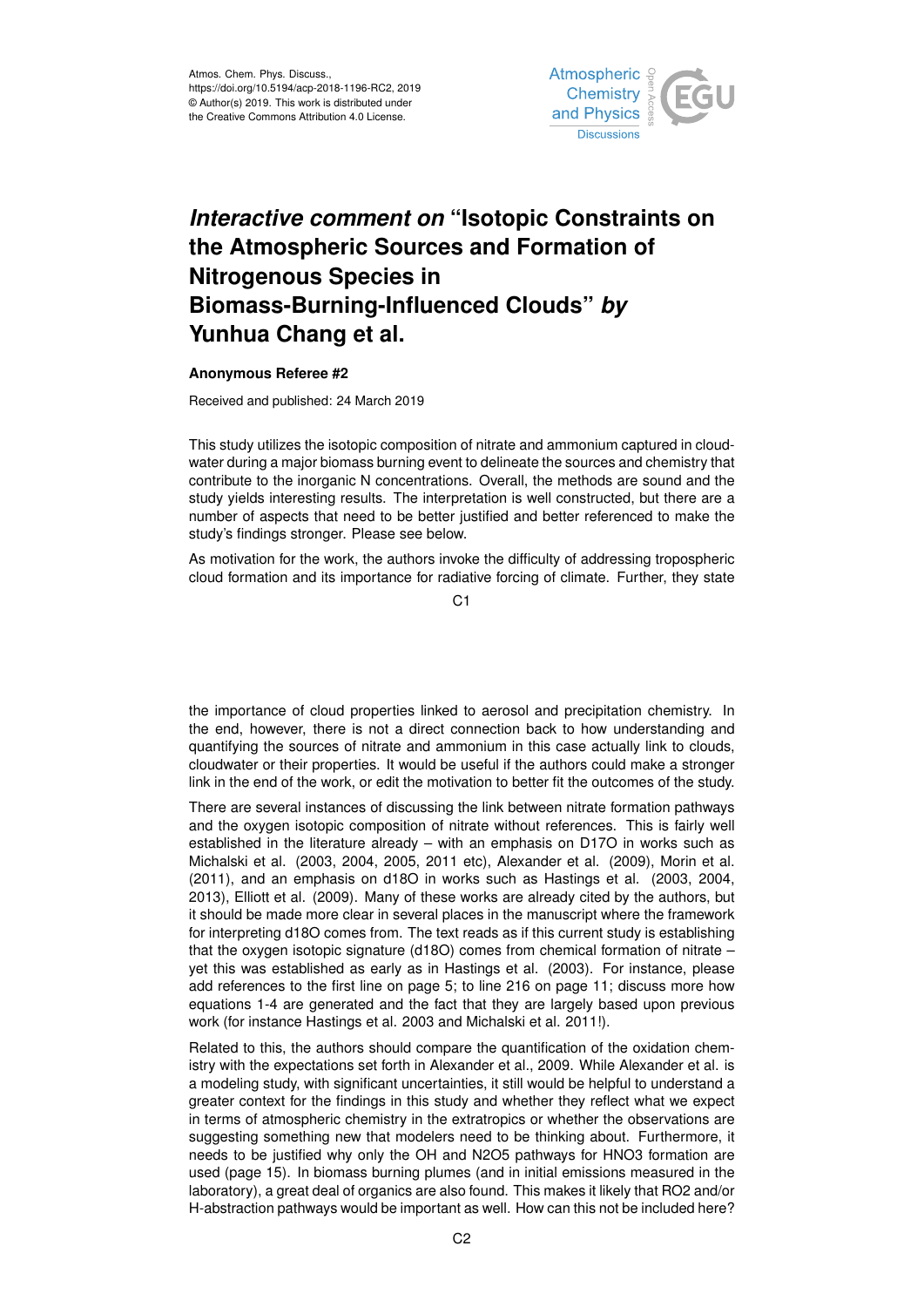Also, what is assumed for the initial d18O-NOx in equation 2. It appears there are more unknowns than knowns for equation 2 as currently discussed in the manuscript. In the end, it is hard to justify the conclusion (like 330) that N2O5 is particularly important in cloudwater without further justification as to why only OH and N2O5 pathways are important to begin with. (On BB emissions and plumes: this is just a sampling of relevant literature and there may be better studies to reference that are more relevant to the field location in China in this study – Akagi et al., 2013; Alvarado et al. 2009a and 2009b and 2015; Burling et al., 2011; Yokelson et al. 2008 and references therein)

What is the expectation for lifetime of the nitrate and ammonium in this study? Models suggest that the lifetime of NOx should be  $\sim$ 1 – 1.5days at this latitude (Levy et al., 1999) and that the lifetime of nitrate and ammonium aerosols (globally) is on the order of 3-5 days (Xu and Penner, 2012). The other tracers (e.g. levoglucosan) and transport patterns help to establish the likely influence of the biomass burning smoke, but this should be better integrated in the manscuript with expectation for the formation and transport of nitrate and ammonium, since the different tracers would be expected to have different lifetimes.

The methods section should include the details of the HYSPLIT back-trajectories – what meteorological dataset is used? At what heights? Etc. Also, it should be justified why 48-hours is used and tied to the question above regarding expected lifetimes for nitrate and ammonium.

On page 8, line 165-167 it is stated that the raw d15N-NO3- data was corrected to the calculate the N isotope fractionation. How is this done? What values were found? How does this compare with expectations in the literature for the computed fractionations (i.e. Walters and Michalski (2015), Walters et al. (2016) and Chang et al. (2018))?

There is discussion of the fractionation of conversion from NH3 gas to NH4+ aerosol on pages 11-13. The authors should also consider newer work on this subject – Walters et al. (2019) as it is highly relevant to the discussion here.

C3

Additional specific comments:

Line 26: This phrasing is awkward – perhaps change to "However, this challenge is difficult to address quantitatively based on the sole use of bulk chemical properties."

Line 94: there is one study in Hawaii that includes fog deposition at a high altitude site that might be relevant here (Carillo et al., 2002). Even if the data is not directly comparable it should be considered that the current manuscript is not the only measurements that exist.

Line 225-230: The discussion of the 33 per mil isotope effect found by Heaton should be cited as such. It is mentioned here as if this is well established, but Heaton himself in this work considers the study preliminary. Also please see Walters et al. (2019).

Line 256: The idea that this validates the approach seems circular in logic. The isotope ranges and fractionations incorporated into the mixing model begins with assumptions about what sources should be important; the fact that the modeling then yields the conclusion that biomass burning is an important source follows from the initial assumptions, it does not in fact justify those initial assumptions. Additional data of other kinds that suggest the same conclusion are more appropriate for making this claim.

Supplement: please consider more recent observations of d15N-NOx for vehicles and especially for soils (Miller et al. 2017, 2018; Yu and Elliott, 2017) and the issues related to previous collection techniques for source signatures (Fibiger et al., 2014). The references listed for the biogenic soil emissions are not really relevant.

## References cited:

Akagi, S. K., Yokelson, R. J., Burling, I. R., Meinardi, S., Simpson, I., Blake, D. R., McMeeking, G. R., Sullivan, A., Lee, T., Kreidenweis, S., Urbanski, S., Reardon, J., Griffith, D. W. T., Johnson, T. J. and Weise, D. R.: Measurements of reactive trace gases and variable O3 formation rates in some South Carolina biomass burning plumes, Atmos Chem Phys, 13(3), 1141–1165, doi:10.5194/acp-13-1141-2013, 2013.